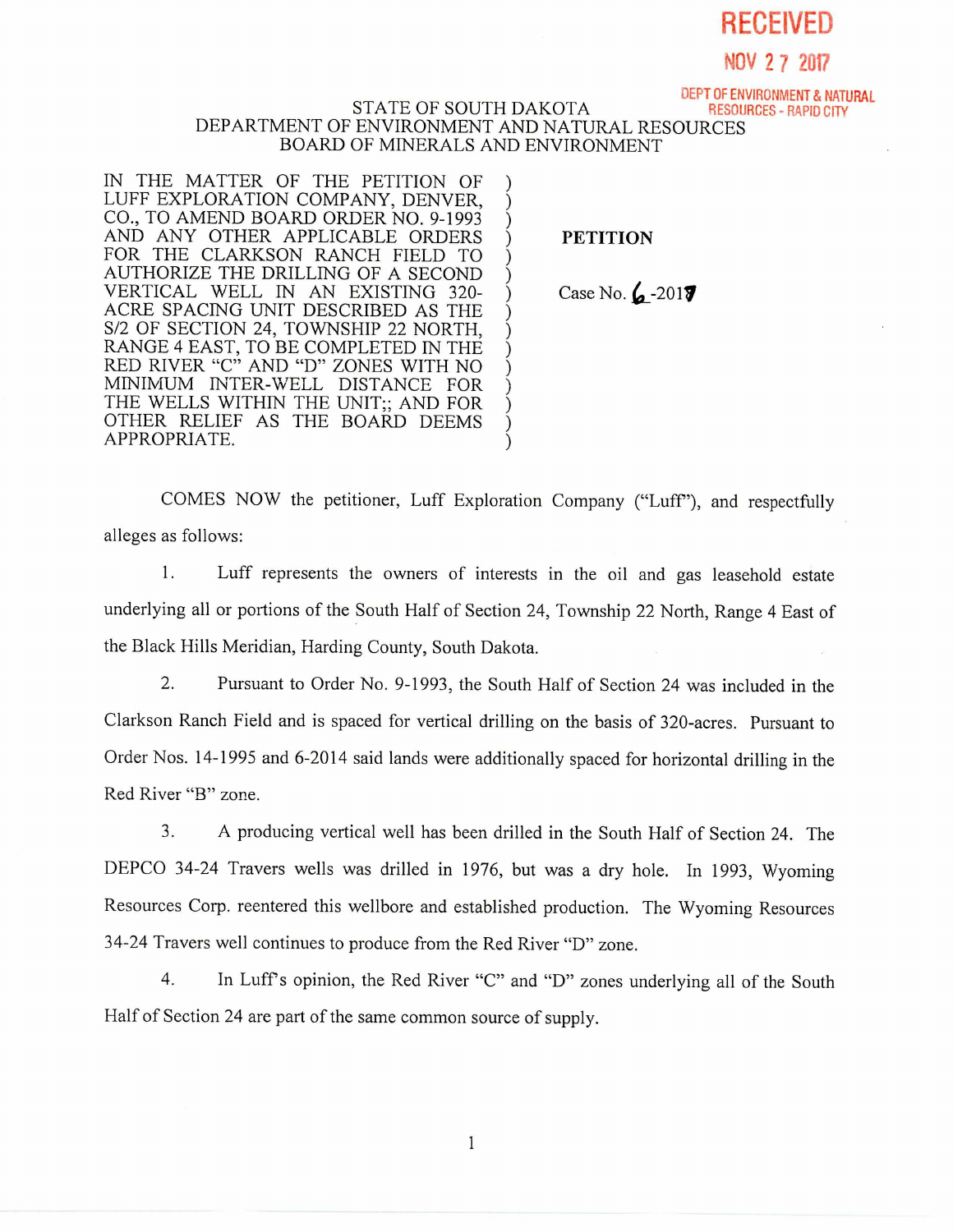5. Luff believes that the hydrocarbon reserves in the Red River "C" and "D" zones underlying said lands can be recovered by the drilling of an additional vertical well. In Luff's opinion, such a plan of development would maximize the recovery of hydrocarbons and thereby prevent waste and would also result in the efficient and economical development of the zones as a whole.

6. Luff respectfully requests that the Board amend its prior orders, including No. 9- 1993, and allow up to two vertical wells to be drilled on the spacing unit described above in the Red River "C" and "D" zones, with no minimum inter-well distance between the two wells.

7. In Luff's opinion, authorizing the drilling of an additional vertical well as described above will optimize primary recovery, prevent waste, avoid the drilling of unnecessary wells, and protect correlative rights.

8. The spacing unit requested to be created is not smaller than the maximum area that can be efficiently and economically drained by the proposed well and the size, shape, and location thereof will result in the efficient and economic development of the zones as a whole.

9. Because the requested spacing for vertical drilling only involves the "C" and "D" zones, the requested spacing for vertical drilling will have no adverse impact on the existing horizontal "B" zone production from said lands.

10. The Board is authorized to grant the requested spacing unit by South Dakota Codified Laws 45-9-20 through 45-9-29 and Administrative Rules of South Dakota 74:12:02:06.

WHEREFORE, applicant respectfully requests that the Board issue its notice of opportunity for hearing and, if any interested party intervenes in accordance with said notice, set this matter for hearing at the regularly scheduled hearings in January 2018, or such other date as may be established by the Board, and that the Board enter its order granting the relief requested.

Dated this 21st day of November, 2017.

## LUFF EXPLORATION COMPANY

John W. Morrison Anthony J. Ford